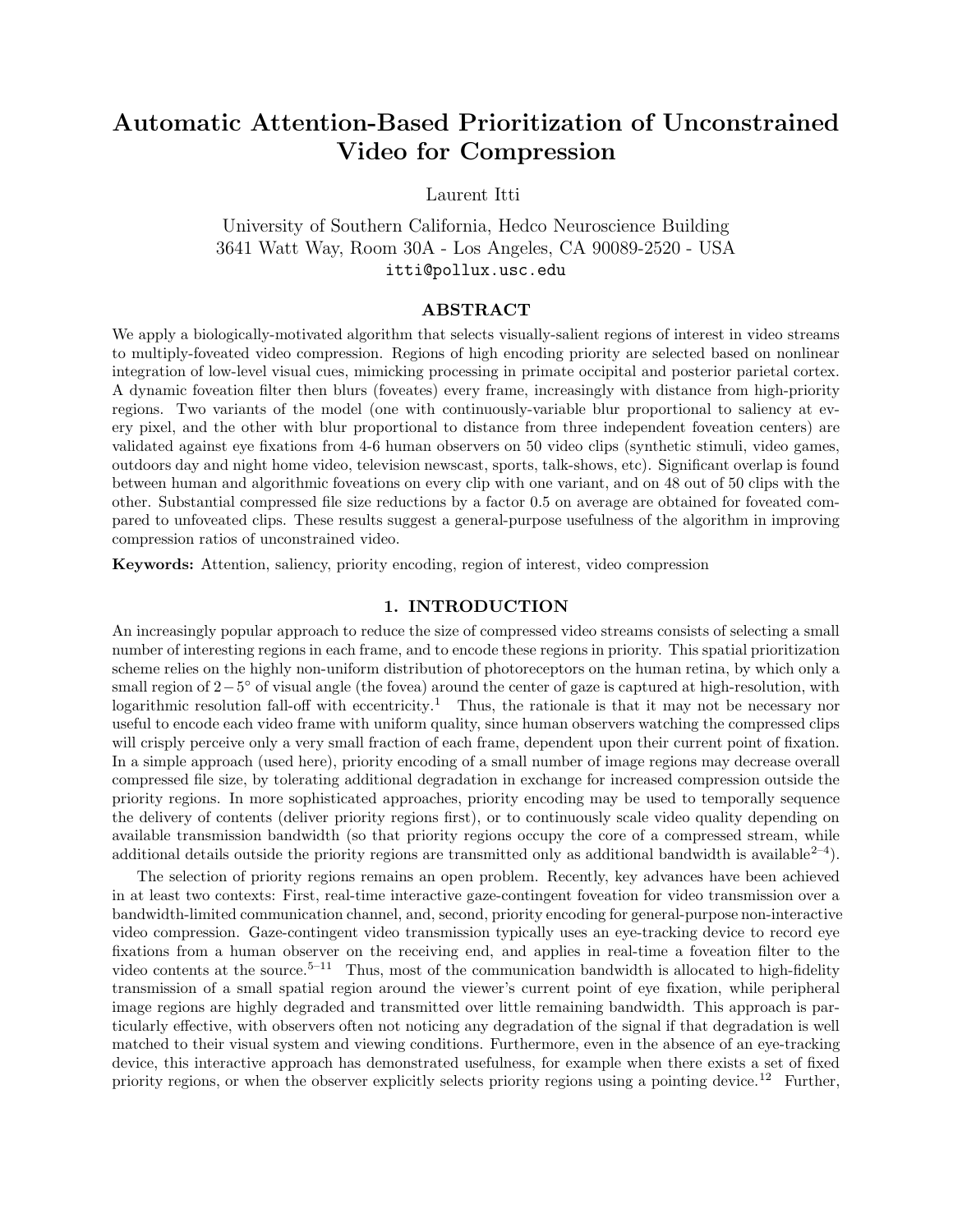analysis of the observer's patterns of eye movements may allow more sophisticated interactions than simple foveation (e.g., zooming-in and other computer interface controls<sup>13</sup>). However, extending this approach to general-purpose non-interactive video compression presents severe limitations.

In the context of general-purpose video compression, indeed, it is assumed that a single compressed video stream will be viewed by many observers, at variable viewing distances, and in the absence of any eye tracking or user interaction. In this context, very high inter-observer variability precludes recording a single eye movement scanpath from a given observer, and using it to determine priority regions in the video clip of interest. Recording from several observers and using the union of their eye fixations partially overcomes this limitation,<sup>14</sup> but at a prohibitive cost: An eye-tracking setup, population of human subjects, and time-consuming recording are required for every new clip to be compressed.

Algorithmic methods, requiring no human testing, have the potential of making the process practical and cost-effective.<sup>15,16</sup> Computer vision algorithms have thus been proposed to automatically select regions of high encoding priority. Of particular interest here, several techniques rely on known properties of the human visual system to computationally define perceptually important image regions (e.g., based on object size, contrast, shape, color, motion, or novelty<sup>17–19</sup>). This type of approach has been particularly successful, and those properties which are well-defined (e.g., contrast sensitivity function, importance of motion, temporal masking effects) have already been widely implemented by modern video and still-image codecs.20,21 A limitation of these approaches, however, is that the remaining properties of human vision are difficult to implement in a computational model (e.g., evaluating object size and shape requires that first object segmentation be solved in a general manner). An important contribution of the present study is to propose a computational model that mimics the well-known response characteristics of low-level visual processing neurons in the primate brain, rather than attempting to implement less well-defined, higher-level visual properties of objects and scenes. In addition, many of the existing computational algorithms have typically been developed for specific video content (e.g., giving preference to skin color or facial features, under the assumption that human faces should always be present and given high priority<sup>22,4</sup>), and thus are often not universally applicable. Instead, our model makes no assumption on video contents, but is strongly committed to the type of neuronal response properties that have been documented in early visual processing areas of monkeys and humans. Finally, computational algorithms have thus far typically been demonstrated on a small set of video clips, and often lack ground-truth validation. Another important aspect of our study is hence to validate our model against eye movements of human observers.

In the following sections, we start by describing our neurobiological model of human visual attention, which automatically selects regions of high saliency (conspicuity) in an unconstrained variety of video inputs, without requiring any per-clip tuning. We then validate the algorithm, for two settings of its parameters, on a heterogeneous collection of 50 video clips, including synthetic stimuli, outdoors daytime and nighttime scenes, video games, television commercials, newscast, sports, music video, and other content. Using eye movement recordings from eight human subjects watching the unfoveated clips (each clip viewed by at least four subjects), we show that subjects preferentially fixate locations which the model also determines to be of high priority, in a highly significant manner. We finally compute the additional compression ratios obtained on the 50 clips using the foveation centers determined by our model, demonstrating the usefulness of our approach to the fully automatic determination of priority regions in unconstrained video clips.

#### 2. ATTENTION MODEL AND FOVEATION

The model computes a topographic saliency map (Fig. 1), which indicates how conspicuous every location in the input image is. Retinal input is processed in parallel by a number of multiscale low-level feature maps, which detect local spatial discontinuities using simulated center-surround neurons.<sup>23,24</sup> Twelve neuronal features are implemented, sensitive to color contrast (red/green and blue/yellow, separately), temporal flicker (onset and offset of light intensity, combined), intensity contrast (light-on-dark and dark-on-light, combined), four orientations  $(0^{\circ}, 45^{\circ}, 90^{\circ}, 135^{\circ})$ , and four oriented motion energies (up, down, left, right).<sup>25,26</sup> Center and surround scales are obtained using dyadic pyramids with 9 levels (from level 0, the original image, to level 8, reduced by a factor 256 horizontally and vertically). Center-surround differences are then computed as pointwise differences across pyramid levels, for combinations of three center scales  $(c = \{2, 3, 4\})$  and two center-surround scale differences  $(\delta = \{3, 4\})$ ; thus, six feature maps are computed for each of the 12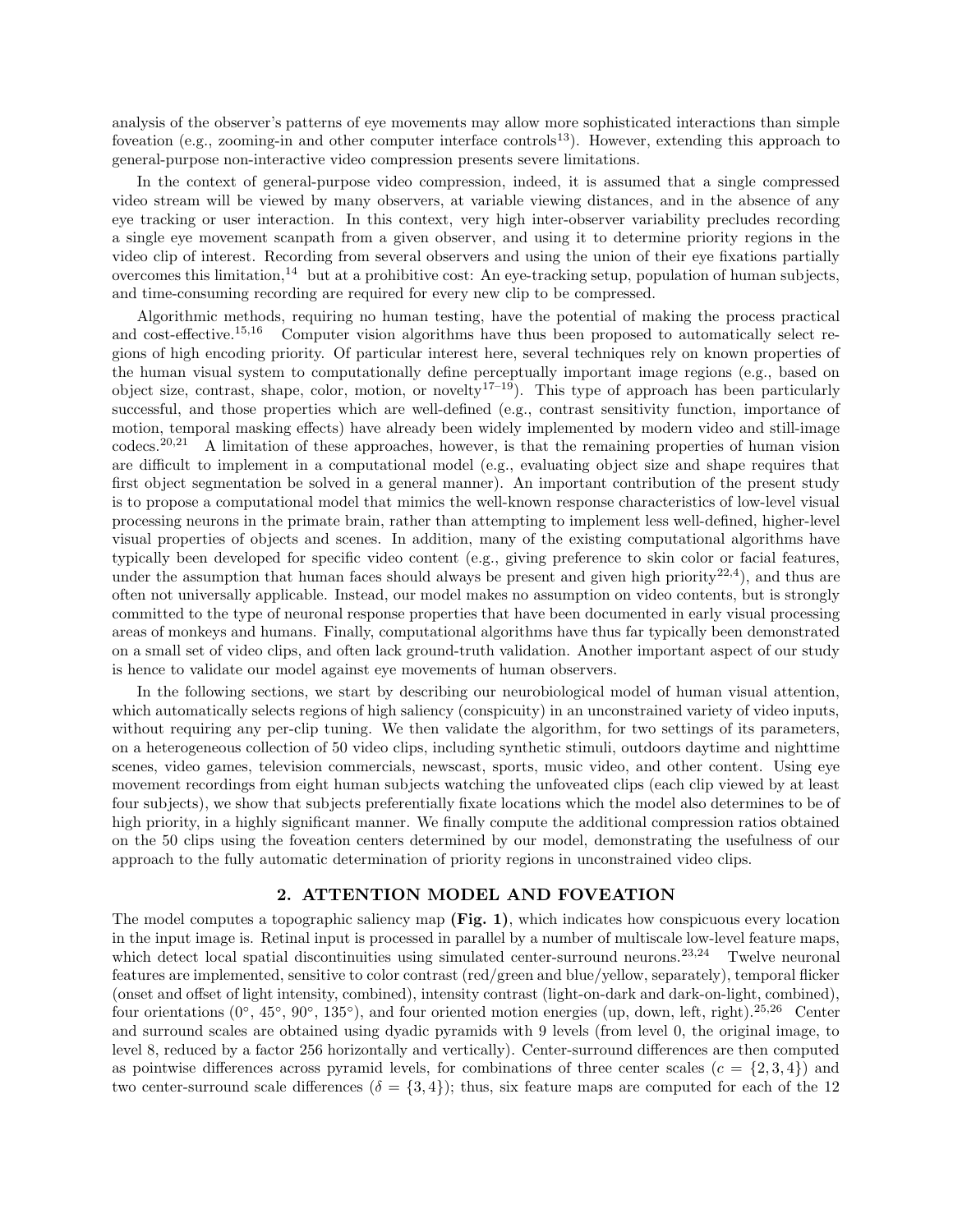

Figure 1. Overview of the model. Inputs are decomposed into multiscale analysis channels sensitive to low-level visual features (two color contrasts, temporal flicker, intensity contrast, four orientations, and four directional motion energies). After non-linear competition for salience, all channels are combined into a saliency map. This map either directly modulates encoding priority (higher priority for more salient pixels), or guides several virtual foveas towards the most salient locations (highest priority given to fovea centers).

features, yielding a total of 72 feature maps. Each feature map is endowed with internal dynamics that operate a strong spatial within-feature and within-scale competition for activity, followed by within-feature, across-scale competition.<sup>27</sup> Resultingly, initially possibly very noisy feature maps are reduced to sparse representations of only those locations which strongly stand out from their surroundings. All feature maps are then summed<sup>27</sup> into the unique scalar saliency map that guides attention (Fig. 1).

The basic operation of the algorithm is as follows in the context of video compression: a dynamic saliency map is computed as described above, over the entire duration of each video clip. In one variant of the algorithm, a snapshot of the saliency map at each frame directly determines the priority to be given to every spatial location in the frame, after temporal smoothing and normalization by a squashing function (Fig. 2.a). Alternatively, a small number of discrete virtual foveas endowed with mass/spring/friction dynamics attempt to track a collection of most salient objects, using proximity as well as feature similarity to establish correspondence,<sup>28</sup> over extended time periods, between salient locations and fovea centers. Interestingly, feature similarity between a salient location on a new frame and a fovea from the previous frame is based on the same multiscale low-level features that contribute to the saliency map: thus, at any location, a 72-component feature vector is constructed by reading out (with bilinear interpolation) values from the 72 feature maps at that location (note that those values depend on neighborhoods of sizes  $4 \times 4$ to  $256 \times 256$  pixels, depending on the spatial scale of the corresponding feature maps). Correspondence between the n most salient locations on a given frame and the positions of p foveas from the previous frame is then established through an exhaustive scoring of all  $n \times p$  possible pairings between a new salient location  $i \in \{1..n\}$  and an old foveation center  $j \in \{1..p\}$  (typically, p is fixed and  $n = p + 4$  to ensure robustness against varying saliency ordering from frame to frame).

The correspondence score combines four criteria: 1) Euclidean spatial distance between the locations of i and i; 2) Euclidean distance between feature vectors extracted at the locations of i and i; 3) a penalty term  $|i-j|$  that discourages permuting previous pairings by encouraging a fixed ordered pairing; and 4) a tracking priority that increases with salience, enforcing strong tracking of only very salient objects, while foveas may easily disengage from less salient objects. Combined, these criteria tend to assign the most salient object to the first fovea, the second most salient object to the second fovea, etc. unless feature similarity is strong enough to warrant a different ordering (e.g., when a tracked object switches from being the second most salient in one frame to the fourth most salient in the next frame). Video compression priority at every location is then inversely related to the distance to the closest fovea center (Fig. 2.b), as computed using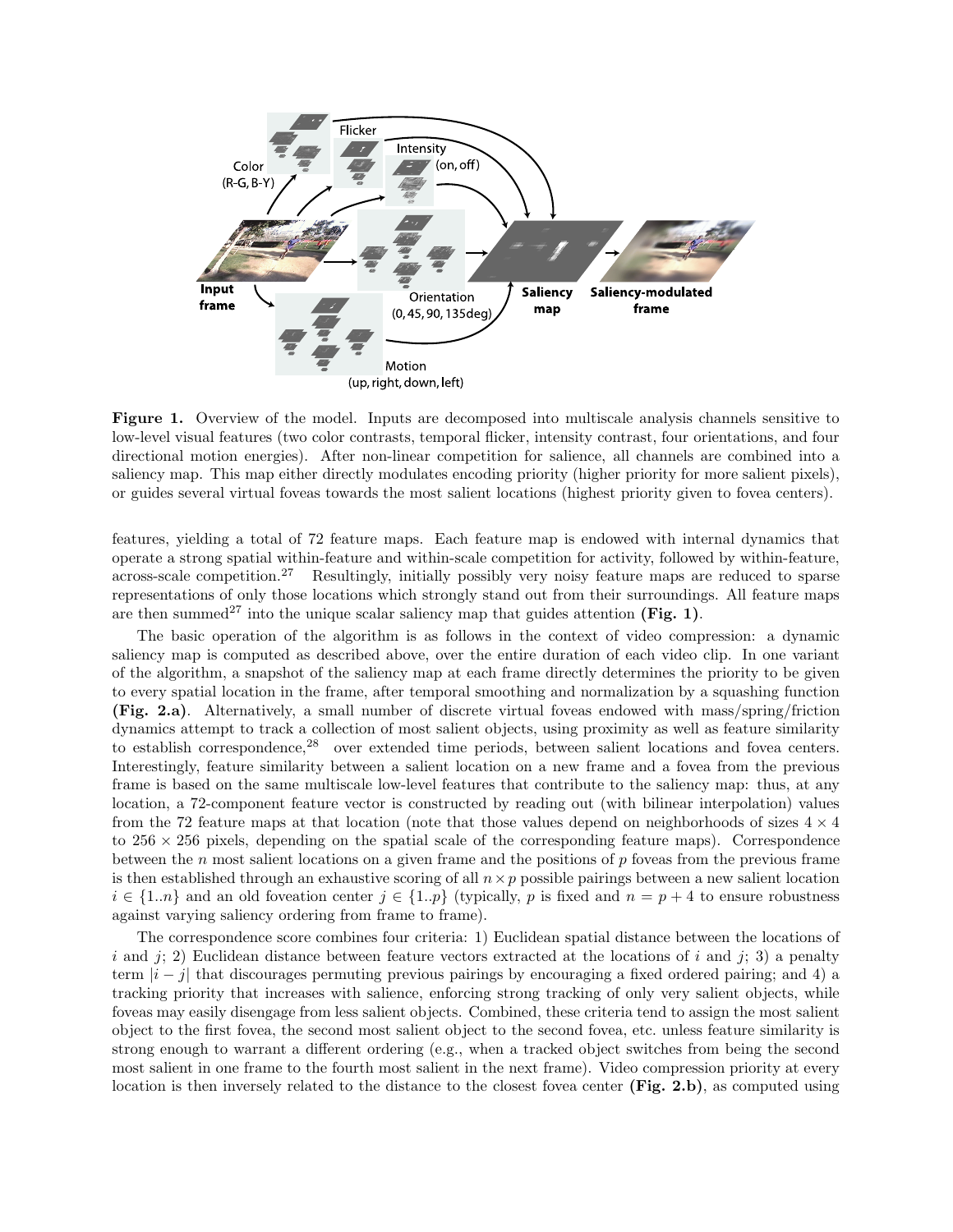

Figure 2. Examples of predicted priority maps, for two settings of our model: (a) Maxnorm feature normalization, continuous priority map (0 virtual foveas), foveation pyramid depth 4; (b) Fancynorm, 3 foveas, depth 6. Top-left: original frame; top-right: foveated frame (with fovea centers marked by yellow squares when using discrete foveas); **bottom-left:** saliency map (brighter for higher salience); **bottom**right: priority map (darker for higher priority).

a  $3/4$  chamfer distance transform.<sup>29</sup> For further implementation details, we refer the reader to the source code of the algorithm, freely available online upon request.<sup>30</sup>

It is important to note that the dynamics of the virtual foveas do not attempt to emulate human saccadic (rapid ballistic) eye movements,<sup>31</sup> as those rapid and often jerky motions would create highly visible artifacts in the compressed streams. Rather, the virtual foveas attempt to track salient objects in a smooth and damped manner, so that the foveation filter does not change too abruptly from frame to frame. It is also important to note that perfect tracking of a given set of objects is often not desirable for video compression purposes, which is why we have not used stronger object trackers like particle filters $32$ ; indeed, for efficient foveated video compression, it is very important to rapidly focus onto new salient objects, even though that often means losing track of some current object. Thus, the strategy implemented by our correspondence and tracking algorithm is a compromise between reliably tracking the few most salient objects, and cycling through a larger number of less salient objects. This maximizes coverage of less salient objects over long time periods, through time-sharing among a small number of virtual foveas. Finally, one key aspect of our approach is that is makes absolutely no direct assumption about the type of video streams to be processed or their contents (e.g., presence of human faces). Instead, our low-level features maps are computed according to electrophysiological evidence for certain types of neural feature detectors and spatial interactions in the primate retina, lateral geniculate nucleus of the thalamus, primary visual cortex, and posterior parietal cortex.<sup>26</sup> Similarly, our foveation technique relies on spatial and feature-space distances rather than, for example, pre-defined object templates.

To evaluate the algorithm, we here simply use it as a front-end, applied before standard video compression algorithms (both MPEG-1 and MPEG-4 (DivX) encoding were tested): a spatially-variable blur is applied to the input frames, that is inversely related to the model-computed priority (lower-priority regions are more strongly blurred). Although this is not optimal in terms of expected file size gains, it has the advantage of producing compressed streams that are compatible with existing decoders, and to render the spatial prioritization computed by the algorithm obvious upon visual inspection. This method should be regarded as a worst-case scenario for two reasons. First, as the foveas move from frame to frame, the appearance of static objects far from the foveas will change, requiring continuous re-encoding of those changes while no re-encoding is necessary in the absence of foveation. Second, even when the foveas remain static for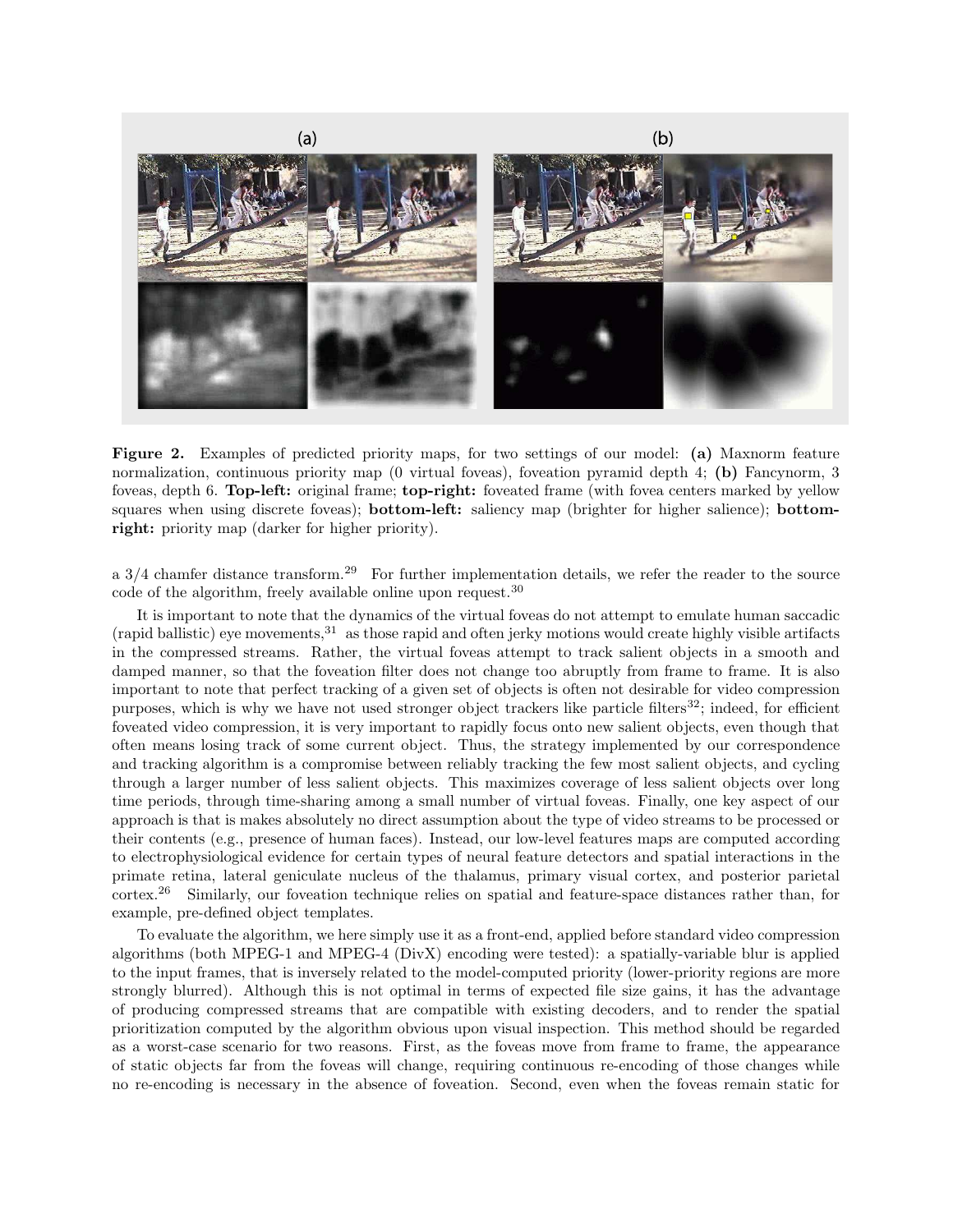| Video grabbing:<br>From interlaced NTSC video composite sources, $640 \times 480$ , $29.97$ fps, YV12 uncompressed. Resulting<br>video streams converted to series of PPM frames.                                                                 |                                                                                                                                   |                                                                                                                                                      |  |  |  |  |  |  |
|---------------------------------------------------------------------------------------------------------------------------------------------------------------------------------------------------------------------------------------------------|-----------------------------------------------------------------------------------------------------------------------------------|------------------------------------------------------------------------------------------------------------------------------------------------------|--|--|--|--|--|--|
| MPEG-1 encoding (mpeg_encode):<br><b>PATTERN</b><br>BASE_FILE_FORMAT<br>GOP_SIZE<br>SLICES_PER_FRAME<br>PIXEL<br>RANGE<br>PSEARCH_ALG<br>BSEARCH_ALG<br><b>IOSCALE</b><br>POSCALE<br><b>BOSCALE</b><br>FORCE_ENCODE_LAST_FRAME<br>REFERENCE_FRAME | <b>TRRPRRPRRPRRPRR</b><br><b>PPM</b><br>30<br><b>HALF</b><br>10<br>LOGARITHMIC<br>CROSS <sub>2</sub><br>8<br>10<br>25<br>ORIGINAL |                                                                                                                                                      |  |  |  |  |  |  |
| $MPEG-4$ ( $DivX$ ) encoding (mencoder):<br>a) convert frames to lossless JPEG<br>b) mencoder<br>-noskip<br>$-ovc$ lavc<br>"frame*.jpg"<br>-o movie.avi                                                                                           | -lavcopts vcodec=mpeg4:vqscale=10<br>-mf on:type=jpeg:fps=30                                                                      | # do not drop frames<br>$#$ use libavcodec codecs<br>$# DivX$ , constant quality<br>$#$ series-of-frames input<br># input frames<br>$#$ output video |  |  |  |  |  |  |

Figure 3. Video grabbing and encoding

some time, peripheral moving objects will receive variable amounts of blur, depending on their distance to the closest fovea, hence defeating any motion compensation scheme in the encoder, and also requiring continuous re-encoding of their changing appearance. Specific video codecs have been proposed that address these problems inherent to any foveated video compression technique (e.g., encode high-priority regions first, then lower-priority regions, in a continuously-variable-bitrate encoding scheme<sup>4</sup>). To simplify the visual evaluation of our algorithm and to evaluate whether our technique might prove useful even with standard codecs, however, we here use standard MPEG-1 and MPEG-4 encoding and simple spatially-variable blur of the video stream prior to compression. Any file size gain obtained despite these limitations would hence represent the promise that even better size gains should be obtained with a video codec that would truly use the model's priority maps to prioritize encoding.

The encoder settings used in our study are shown in Fig. 3. For MPEG-1, we simply used the default settings of the mpeg encode program.<sup>33</sup> For MPEG-4, the default settings of the mencoder program<sup>34</sup> are for constant-bitrate, variable-quality encoding, which is not appropriate for comparison between foveated and unfoveated clips (since the encoder would vary compression quality such as to produce a stream with approximately same filesize in both cases). Thus, we used constant-quality, variable-bitrate and otherwise default settings for this encoder. We used a medium MPEG-4 quality setting, to approximately match the MPEG-1 filesizes on the unfoveated clips.

# 3. HUMAN EYE TRACKING

To validate our approach, we compared the computed locations of high priority from our algorithm to the gaze locations from eight human observers watching the unfoveated clips.

Subjects were naïve to the purpose of the experiment and were USC students and staff (three females, five males, mixed ethnicities, ages 23-32, normal corrected or uncorrected vision). They were instructed to watch the video clips, and to attempt to follow the main actors and actions, as they would be later asked some general questions about what they had watched. It was emphasized that the questions would not pertain to small details (e.g., specific small objects or text messages), but would instead help us evaluate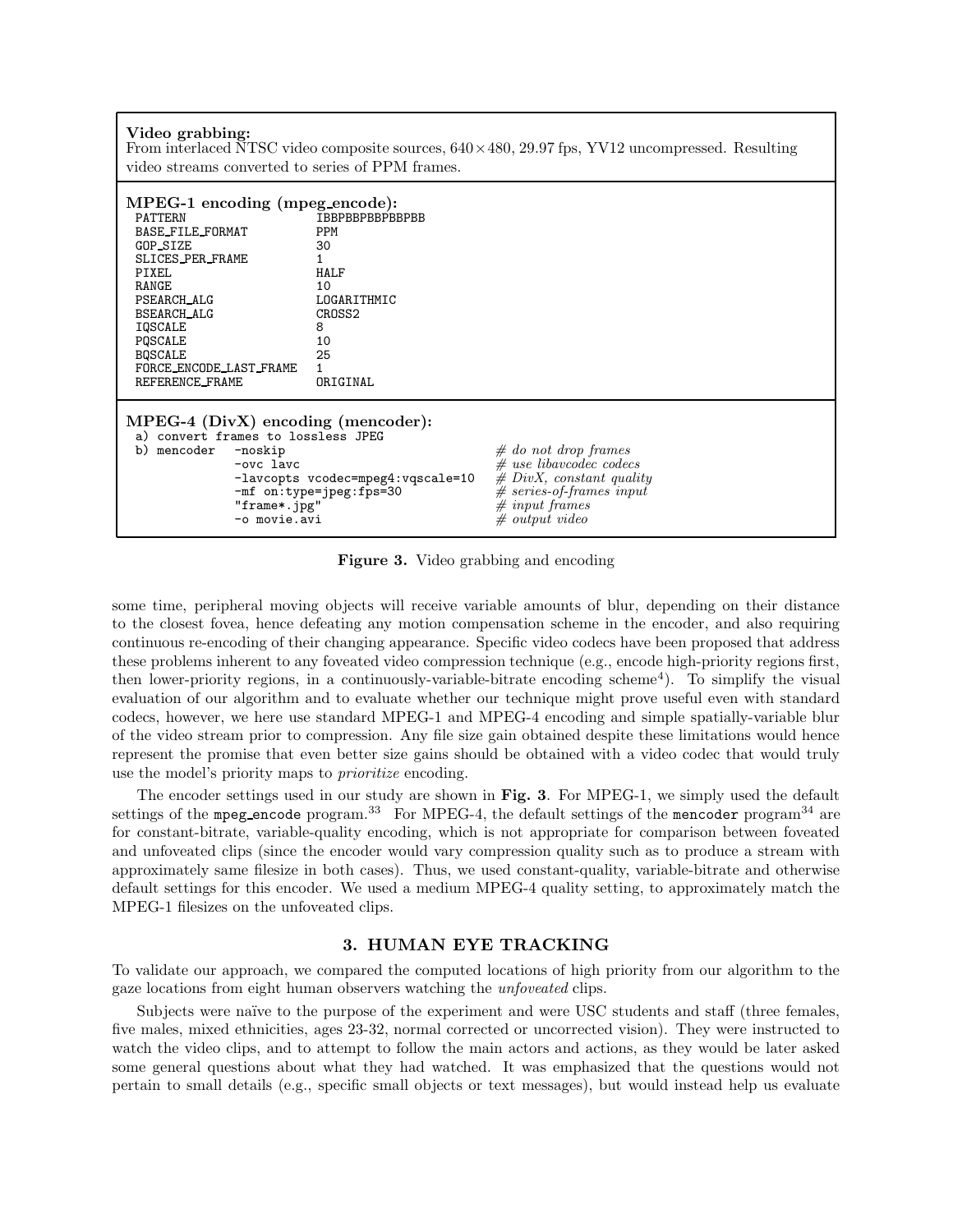their general understanding of the contents of the clips. Thus our goal was to bias subjects towards regions of high cognitive interest in the video clips, as these would be the ones that should be encoded in priority. Whether these regions could be somewhat predictable by a simple bottom-up analysis of the image is a central question in this study: while instructions emphasized high-level concepts (actors and actions), our algorithm computes low-level properties of patches of pixels, and has no notion of object, actor, or action. While a dominant view on static scene understanding is that bottom-up saliency may only contribute to eye movements within the first half second when viewing a scene, with cognitive models of the world dominating the distribution of eye movements in a top-down manner afterwards,  $35,36$  here we test whether bottom-up analysis may have a more sustained influence on the selection of what could be the main actors and actions in dynamic scenes. The procedure was approved by USC's Internal Review Board, and informed consent was obtained from all subjects. A set of calibration points and clips not part of the experiment were shown to familiarize the subjects with the displays.

Stimuli were presented on a 22" computer monitor (LaCie Corp;  $640 \times 480$ ,  $60.27$  Hz double-scan, mean screen luminance 30 cd/m<sup>2</sup>, room 4 cd/m<sup>2</sup>). Subjects were seated on an adjustable chair at a viewing distance of 80 cm  $(52.5^{\circ} \times 40.5^{\circ}$  usable field-of-view) and rested on a chin-rest. A 9-point eye-tracker calibration was performed every five clips. Each calibration point consisted of fixating first a central cross, then a blinking dot at a random point on a 3×3 matrix. The experiment was self-paced and subjects could stretch before any 9-point calibration. Subjects fixated a central cross, pressed a key to start, at which point the eye-tracker was triggered, the cross blinked for 1206 ms, and the clip started. Stimuli were presented on a Linux computer, under SCHED FIFO scheduling (process would keep  $100\%$  of the CPU as long as needed<sup>37</sup>). Each unfoveated clip (MPEG-1 encoded) was entirely pre-loaded into memory. Frame displays were hardware-locked to the vertical retrace of the monitor (one movie frame was shown for two screen retraces, yielding a playback rate of 30.13 fps). Microsecond-accurate<sup>37</sup> timestamps were stored in memory as each frame was presented, and later saved to disk to check for dropped frames. No frame drop ever occurred and all timestamps were spaced by  $33185 \pm 2 \,\mu s$ .

Eye position was tracked using a 240 Hz infrared-video-based eye-tracker (ISCAN, Inc). Point of regard (POR) was estimated from comparative tracking of both the center of the pupil and the specular reflection of the infrared light source on the cornea. This technique renders POR measurements immune to small head translations (tested up to  $\pm 10$  mm in our laboratory). Thus, no stricter restraint than a chin-rest was necessary, which is important as head restraint has been shown to alter eye movements.<sup>38</sup> All analysis was performed off-line. Linearity of the POR-to-stimulus coordinate mapping was excellent, as previously tested using a  $7 \times 5$  calibration matrix, justifying the use of a  $3 \times 3$  matrix here. The eye-tracker calibration traces were filtered for blinks, then automatically segmented into two fixation periods (the central cross, then the flashing point), or discarded if that segmentation failed a number of quality control criteria. An affine PORto-stimulus transform was computed in the least-square sense, outlier calibration points were eliminated, and the affine transform was recomputed. If fewer than 6 points remained after outlier elimination, recordings were discarded until the next calibration. A thin-plate-spline nonlinear warping algorithm was then applied to account for any small residual nonlinearity.<sup>39</sup> Data was discarded until the next calibration if residual errors greater than 20 pixels on any calibration point or 10 pixels overall remained. Eye traces for the five video clips following a calibration were remapped to screen coordinates, or discarded if they failed some quality control criteria (excessive eye-blinks, loss of tracking due to motion or excessive wetting of the eye, loss of corneal reflection due to excessive squinting). Calibrated eye traces were visually inspected when superimposed with the corresponding video clips, but none was discarded based upon that subjective inspection. Although we had no ground truth to further evaluate the accuracy of the recordings and calibrations, overall the quality of the recordings seemed remarkable with this eye-tracker (e.g., subjects tracking the 10-pixel-wide head of a person running at a distance, in clip beverly08).

Fifty video clips were selected from a database of 85, with as only selection criterion to maximize diversity. All clips had been digitized from analog interlaced NTSC video sources (Fig. 3) using a consumer-grade framegrabber (WinTV Go, Hauppage, Inc.) and no attempt was made at de-interlacing or color-correcting them. The clips can be viewed online<sup>40</sup> and included: **beverly:** daytime outdoors scenes filmed at a park in Beverly Hills; gamecube: various video games (first-person, racing, etc); monica: outdoors day/night scenes at the Santa Monica Promenade; saccadetest: a synthetic disk drifting on a textured background;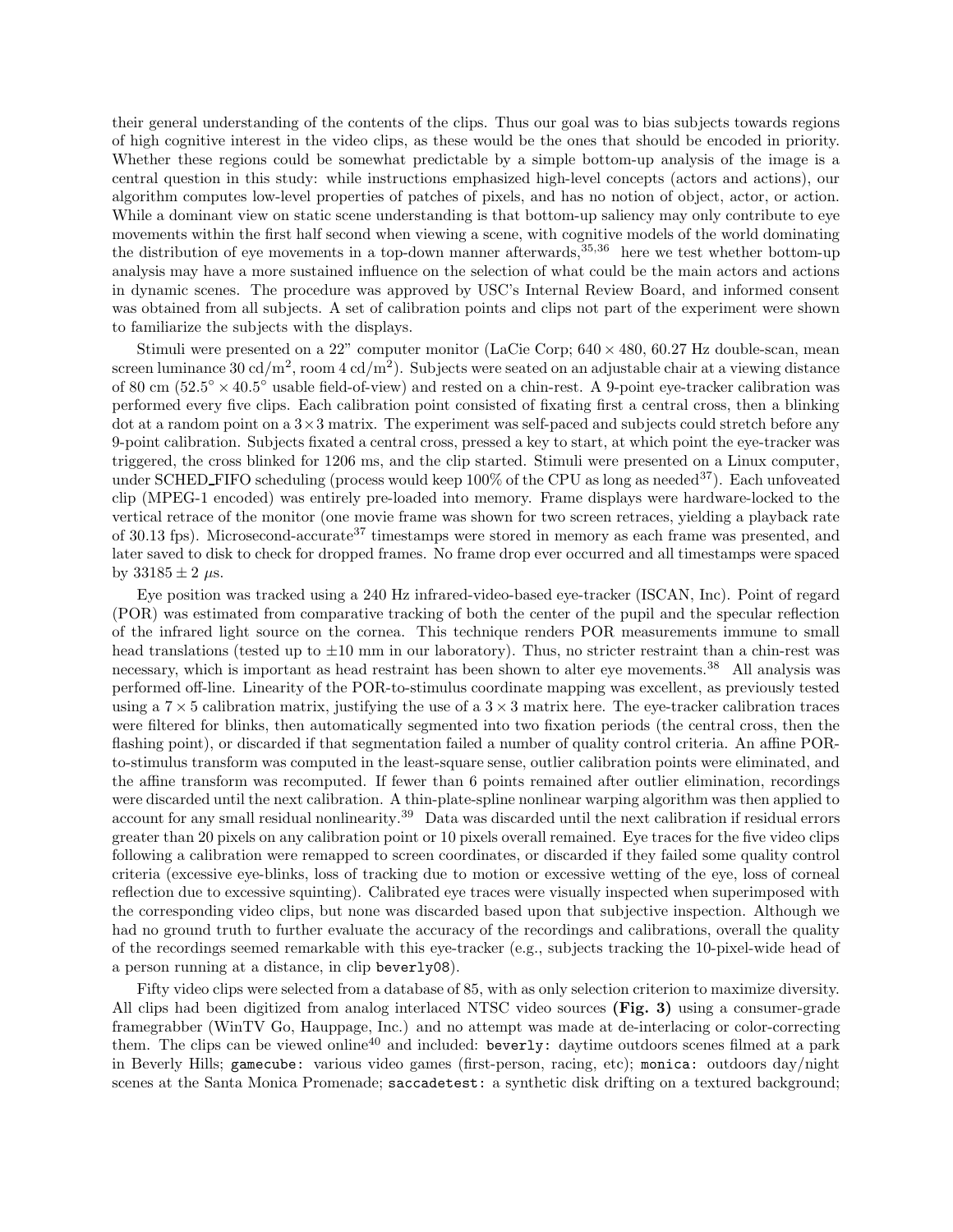| Clip                 | frames subj |        | Maxnorm, 0 fov, depth 4<br>%avg at eye                                  | mpg1         | divx         | Fancynorm, 3 fov, depth 6<br>%avg at eye                        | divx<br>mpgl         |  |
|----------------------|-------------|--------|-------------------------------------------------------------------------|--------------|--------------|-----------------------------------------------------------------|----------------------|--|
| beverly01            | 490         | 5      | 52.3±18.5 $(p < 0.005)$                                                 | 36.4         | 28.0         | 41.4±13.2 ( $p < 0.0005$ )                                      | 30.9<br>38.1         |  |
| beverly03            | 481         | 5      | $42.9 \pm 9.5$<br>(p < 0.00025)                                         | 37.6         | 30.7         | $21.5 \pm 4.1$<br>p < 0.00005                                   | 33.9<br>29.1         |  |
| beverly05            | 546         | 4      | $40.3 \pm 8.7$<br>(p < 0.0005)                                          | 51.3         | 42.1         | $43.5 \pm 9.3$<br>(p < 0.001)                                   | 48.6<br>38.5         |  |
| beverly06            | 521         | 4      | $39.0 \pm 9.9$<br>( $p <$ 0.001 )                                       | 40.1         | 29.2         | $23.9 \pm 11.0$<br>p < 0.0005                                   | 44.3<br>33.4         |  |
| beverly07            | 357         | 4      | $48.5 \pm 11.8$<br>( $p <$ 0.005 )                                      | 25.7         | 17.0         | $31.2 \pm 3.9$<br>$p < 0.00005$ )                               | 32.3<br>25.9         |  |
| beverly08            | 237         | 5      | $67.7 \pm 5.6$<br>(p < 0.00025)                                         | 25.5         | 15.6         | $36.6 \pm 15.5$<br>( $p <$ 0.0005)                              | 34.2<br>26.5         |  |
| gamecube02           | 1819        | 6      | $55.1 \pm 5.0$<br>( $p <$ 0.00005 )                                     | 73.0         | 66.3         | $42.5 \pm 4.7$<br>$\left( p < 0.00005 \right)$                  | 65.4<br>65.0         |  |
| gamecube04           | 2083        | 4      | $50.5 \pm 1.4$<br>( $p <$ 0.00005 $\,$                                  | 77.7         | 68.1         | $27.9 \pm 9.6$<br>(p < 0.0005)                                  | 73.0<br>66.3         |  |
| gamecube05           | 213         | 6      | $37.3 \pm 7.3$<br>( $p <$ 0.00005 )                                     | 82.2         | 70.9         | $15.1 \pm 5.8$<br>( $p <$ 0.00005 )                             | 87.1<br>88.7         |  |
| gamecube06           | 2440        | 6      | $35.7 \pm 7.8$<br>( $p <$ 0.00005 )                                     | 58.9         | 54.2         | $36.4 \pm 6.6$<br>$\left\langle p < \!\! 0.00005 \right\rangle$ | 52.8<br>43.5         |  |
| gamecube13           | 898         | 5      | $72.9 \pm 3.0$<br>(p < 0.00005)                                         | 54.6         | 45.5         | $52.3 \pm 8.8$<br>(p < 0.00025)                                 | 42.5<br>50.8         |  |
| gamecube16           | 2814        | 4      | $81.0 \pm 7.5$<br>( $\displaystyle{p<}$ 0.01 )                          | 57.2         | 47.1         | $38.8 \pm 7.9$<br>( $p <$ 0.0005 )                              | 53.6<br>43.2         |  |
| gamecube17           | 2114        | 5      | 44.6 $\pm$ 8.3<br>( $\displaystyle{p<}$ 0.00025 )                       | 82.5         | 70.2         | $31.2 \pm 11.0$<br>p < 0.00025                                  | 83.2<br>70.5         |  |
| gamecube18           | 1999        | 5      | $52.8 \pm 4.0$<br>(p < 0.00005)                                         | 74.4         | 65.2         | $29.1 \pm 8.5$<br>(p < 0.00005)                                 | 74.1<br>67.4         |  |
| gamecube23           | 1429        | 4      | $28.6 \pm 9.9$<br>(p < 0.0005)                                          | 59.6         | 54.0         | $30.1 \pm 14.5$<br>$p < 0.005$ )                                | 52.8<br>58.4         |  |
| monica03             | 1526        | 5      | $53.3 \pm 13.8$<br>( $p <$ 0.001 )                                      | 51.2         | 41.2         | $40.3 \pm 3.3$<br>$\left(p < 0.00005\right)$                    | 46.1<br>37.4         |  |
| monica04             | 640         | 5      | 47.0 $\pm$ 6.8<br>(p < 0.00005)                                         | 47.6         | 38.4         | $23.2 \pm 6.3$<br>(p < 0.00005)                                 | 43.8<br>36.7         |  |
| monica05             | 611         | 4      | $60.8 \pm 6.8$<br>( $p <$ 0.001 )                                       | 43.4         | 33.9         | $58.5 \pm 6.3$<br>( $p < 0.0005$ )                              | 32.1<br>40.7         |  |
| monica06             | 164         | 4      | $23.8 \pm 6.5$<br>( $\displaystyle{p<}$ 0.00025 )                       | 47.6         | 39.6         | $41.7 \pm 12.3$<br>p < 0.005                                    | 34.6<br>43.0         |  |
| saccadetest          | 516         | 5      | $29.2 \pm 10.3$<br>( $p <$ 0.00025 )                                    | 24.8         | 64.0         | $14.4 \pm 10.8$<br>$\left( p < 0.00005 \right)$                 | 34.4<br>95.5         |  |
| standard01           | 254         | 4      | $58.0 \pm 6.5$<br>( $\displaystyle{p<}$ 0.0005 )                        | 49.9         | 45.4         | $70.1 \pm 19.3$<br>(p < 0.05)                                   | 38.5<br>34.7         |  |
| standard02           | 515         | 5      | $51.0 \pm 4.4$<br>( $p <$ 0.00005 )                                     | 49.5         | 40.3         | $52.4 \pm 11.0$<br>p < 0.0005                                   | 42.0<br>34.2         |  |
| standard03           | 309         | 4      | $72.8 \pm 10.5$<br>( $p <$ 0.01)                                        | 52.3         | 41.6         | $78.8 \pm 9.5$<br>( $p <$ 0.025)                                | 46.5<br>38.6         |  |
| standard04           | 612         | 5      | $81.3 \pm 6.1$<br>( $p <$ 0.005 )                                       | 47.7         | 37.0         | $77.0 \pm 3.4$<br>( $p <$ 0.00025 )                             | 40.6<br>30.3         |  |
| standard05           | 483         | 5      | $52.2 \pm 1.4$<br>(p < 0.00005)                                         | 52.7         | 44.5         | $53.6 \pm 8.1$<br>p < 0.00025                                   | 43.3<br>38.0         |  |
| standard06           | 434         | 5      | $63.3 \pm 2.9$<br>( $p <$ 0.00005 $\vert$                               | 52.0         | 44.0         | $67.1 \pm 14.3$<br>( $p <$ 0.005 )                              | 34.4<br>40.9         |  |
| standard07           | 177         | 4      | $43.2 \pm 4.9$<br>( $\displaystyle{p<}$ 0.00025 )                       | 43.0         | 32.9         | $42.8 \pm 9.8$<br>( $\displaystyle{p<}$ 0.001 )                 | 39.3<br>31.5         |  |
| tv-action01          | 567         | 4<br>4 | $39.0 \pm 1.5$<br>( $p <$ 0.00005 )                                     | 47.0         | 32.1         | $20.0 \pm 4.3$<br>$p < 0.00005$ )                               | 42.4<br>27.9         |  |
| tv-ads01             | 1077<br>387 | 4      | $79.4 \pm 5.4$<br>(p < 0.005)                                           | 59.2<br>52.4 | 52.8<br>41.7 | $52.4 \pm 10.5$<br>(p < 0.005)                                  | 65.2<br>62.8<br>47.6 |  |
| tv-ads02<br>tv-ads03 | 841         | 5      | $60.3 \pm 9.3$<br>( $p <$ 0.005 )<br>$64.9 \pm 14.3$<br>( $p <$ 0.005 ) | 48.8         | 39.7         | $48.4 \pm 5.4$<br>( $p <$ 0.00025 )<br>$44.2 \pm 15.6$          | 57.0<br>46.3<br>37.1 |  |
| tv-ads04             | 313         | 5      | 43.9 $\pm$ 3.3<br>$(p <$ 0.00005)                                       | 56.1         | 50.8         | p < 0.001<br>44.0 $\pm$ 9.6<br>( $p <$ 0.00025 )                | 53.8<br>46.0         |  |
| tv-announce01        | 434         | 4      | $78.0 \pm 2.2$<br>( $\displaystyle{p<}$ 0.00025 )                       | 60.6         | 52.4         | $51.2 \pm 10.6$<br>(p < 0.005)                                  | 51.8<br>59.0         |  |
| tv-music01           | 1022        | 5      | $59.9 \pm 3.9$<br>(p < 0.00005)                                         | 51.6         | 42.2         | $51.0 \pm 5.6$<br>$\left(p<0.00005\right)$                      | 45.8<br>36.4         |  |
| tv-news01            | 918         | 5      | $59.5 \pm 3.9$<br>( $p <$ 0.00005 $^{\circ}$                            | 46.9         | 32.7         | $70.3 \pm 5.2$<br>(p < 0.00025)                                 | 51.3<br>39.0         |  |
| tv-news02            | 1058        | 6      | $60.0 \pm 2.5$<br>( $p <$ 0.00005 $\,$                                  | 57.5         | 58.6         | $67.5 \pm 14.2$<br>$p < 0.005$ )                                | 62.2<br>69.8         |  |
| tv-news03            | 1444        | 5      | $71.8 \pm 1.9$<br>( $p <$ 0.00005 $^{\circ}$                            | 53.7         | 50.7         | $67.0 \pm 9.1$<br>p < 0.001                                     | 62.8<br>74.8         |  |
| tv-news04            | 491         | 5      | $33.5 \pm 9.5$<br>$(p <$ 0.00005)                                       | 52.1         | 53.0         | $31.4 \pm 8.0$<br>( $\displaystyle{p<}$ 0.00005 )               | 55.7<br>56.0         |  |
| tv-news05            | 1341        | 5      | 60.7 $\pm$ 4.3<br>( $p <$ 0.00005 )                                     | 65.3         | 64.0         | $46.1 \pm 5.6$<br>(p < 0.00005)                                 | 73.1<br>70.1         |  |
| tv-news06            | 1643        | 5      | $72.9 \pm 7.0$<br>(p < 0.0005)                                          | 56.2         | 51.2         | 78.9 $\pm$ 11.1<br>p < 0.01                                     | 62.4<br>68.2         |  |
| tv-news09            | 1176        | 4      | $69.3 \pm 6.4$<br>(p < 0.005)                                           | 53.4         | 48.7         | $87.8 \pm 16.8$<br>( $p <$ 0.15)                                | 59.2<br>60.1         |  |
| tv-sports01          | 579         | 5      | $67.1 \pm 6.1$<br>( $p < 0.00025$ )                                     | 46.0         | 38.3         | $51.4 \pm 10.8$<br>(p < 0.0005)                                 | 43.8<br>38.9         |  |
| tv-sports02          | 444         | 4      | $72.0 \pm 9.7$<br>( $p <$ 0.01 )                                        | 53.4         | 49.7         | $56.5 \pm 11.5$<br>p < 0.005                                    | 54.0<br>51.9         |  |
| tv-sports03          | 1460        | 5      | $52.7 \pm 5.6$<br>(p < 0.00005)                                         | 46.7         | 36.4         | $50.3 \pm 7.7$<br>$\mid p < 0.00025 \rangle$                    | 43.5<br>34.2         |  |
| tv-sports04          | 982         | 4      | $79.4 \pm 5.2$<br>(p < 0.005)                                           | 43.3         | 34.2         | 56.3 $\pm$ 4.8<br>$\left( p < 0.00025 \right)$                  | 43.9<br>36.2         |  |
| tv-sports05          | 1386        | 6      | $55.0 \pm 6.1$<br>( $\displaystyle{p<}$ 0.00005 )                       | 50.5         | 38.4         | $41.4 \pm 3.0$<br>p < 0.00005                                   | 34.3<br>45.6         |  |
| tv-talk01            | 1651        | 4      | $37.7 \pm 3.5$<br>( $p <$ 0.00005 )                                     | 65.7         | 62.1         | 42.8±13.2<br>$p < 0.005$ )                                      | 61.3<br>64.0         |  |
| tv-talk03            | 783         | 5      | 56.4 $\pm$ 4.2<br>(p < 0.00005)                                         | 44.8         | 36.1         | $43.3 \pm 5.7$<br>p < 0.00005                                   | 43.7<br>36.6         |  |
| tv-talk04            | 1258        | 5      | $51.8\pm$ 4.2<br>( $p <$ 0.00005 )                                      | 36.8         | 25.6         | $55.5 \pm 10.9$<br>p < 0.0005                                   | 42.7<br>34.8         |  |
| tv-talk05            | 552         | 4      | 64.9 ± 1.3 $(p < 0.00005)$                                              | 38.1         | 28.0         | 70.2 $\pm$ 9.7 ( $p < 0.005$ )                                  | 41.9<br>34.4         |  |
|                      |             |        |                                                                         |              |              |                                                                 |                      |  |
| SUMMARY              | 46489       | 4.7    | 55.1 $\pm$ 7.3                                                          |              | 51.7 44.5    | $46.5 \pm 9.7$                                                  | 50.9 46.3            |  |

Table 1. Agreement between human eye movements and model priority maps, for two algorithm variants (Fig. 2). nsubj: four to six human subjects viewed each clip. %avg at eye: compounded ratios between model-suggested blur at human eye fixations and average blur over entire frame.  $mpg1$ , divx: ratio  $(\%)$  of compressed sizes for foveated versus unfoveated clips, using MPEG-1 and DivX encoding.

standard: daylight scenes filmed at a crowded open-air rooftop bar; tv-action: an action scene from a television movie; tv-ads: television advertisements; tv-announce: a television program's announce; tv-music: a music video interleaved with some football scenes; tv-news: various television newscasts; tv-sports: televised basketball and football games; tv-talk: television talk-shows and interviews.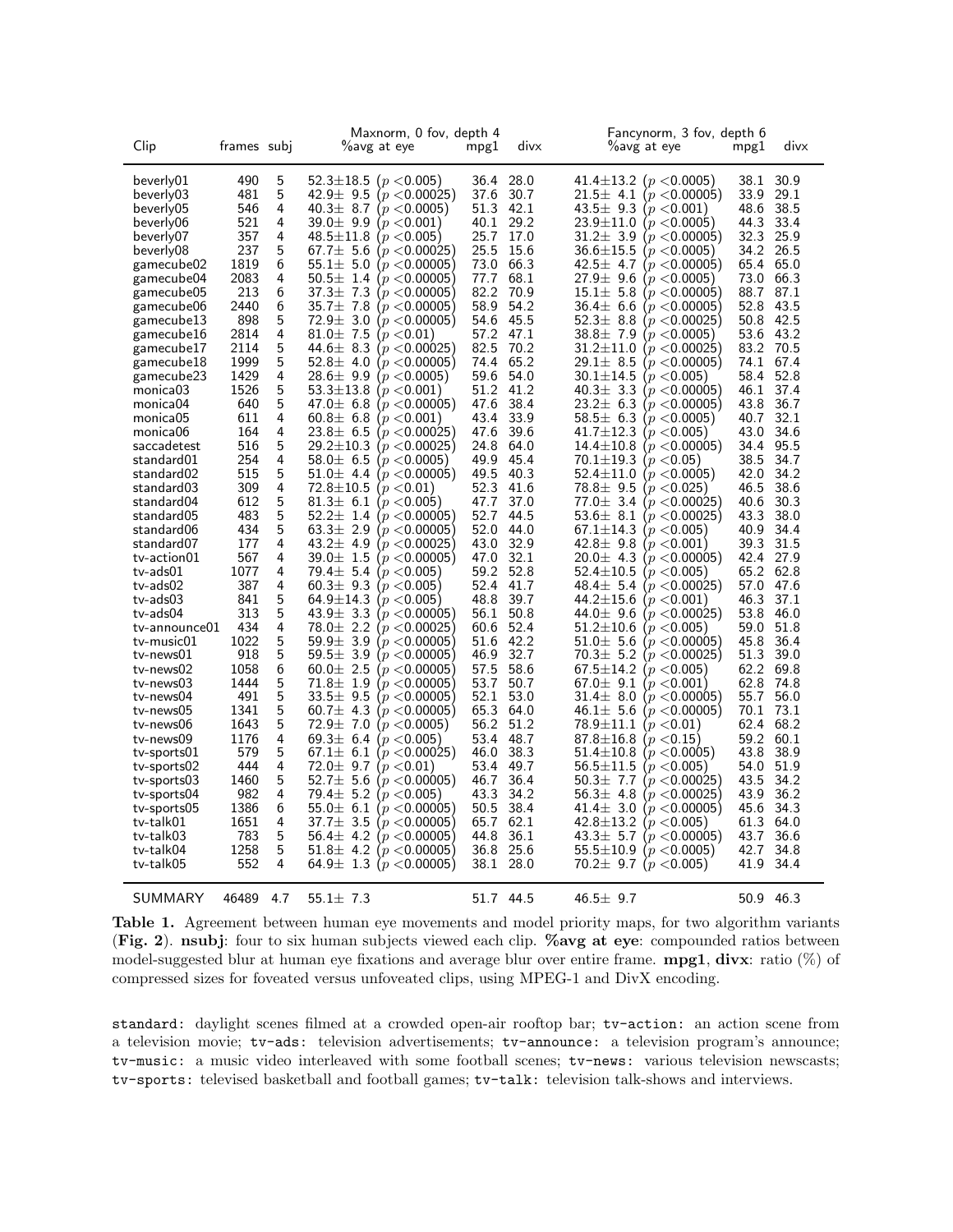All clips and the algorithmic multi-foveation results and human eye movements may be examined online.<sup>40</sup> Clips had between 164 and 2814 frames (5.5 s to 93.9 s). Subjects viewed each clip at most once, to ensure that they were na¨ıve to its contents. Five subjects viewed all clips and three only viewed a few; after our quality control criteria were applied, calibrated eye movement data was available for four to six subjects on each clip (Table 1).

To interpret our results, it is useful to note that (not unexpectedly) the average recommended blur (over the extent of each frame, then over all frames) closely matched a compound measure of local blur over a random scanpath, and also closely matched a compound measure of blur over a human scanpath if the priority map was randomly scrambled (not shown). Thus, in the %avg at eye columns of Table 1, a value of 100% or more would indicate that humans did not look at regions of high model priority (low suggested blur) more than a random scanpath (or, equivalently, that a randomly scrambled priority map would predict human fixations as well as the model's priority map). Conversely, a value of 0% would indicate that humans always gazed exactly at regions of maximum priority (no suggested blur). Remarkably, for all but two clips, we found a highly significant agreement between model priority and human fixations. Agreement was independently evaluated for each clip using a one-tailed t-test for the null hypothesis that the  $\%$ avg at eye figures could have been drawn from a distribution with mean 100% (i.e., human scanpaths correlated with model priority no better than random scanpaths). When using *Maxnorm* feature normalization and continuously-variable blur, the hypothesis was rejected for every clip, with  $p < 0.01$  or better. When using Fancy normalization and three circular foveas, the hypothesis was also rejected with  $p < 0.01$  or better for 48 of the 50 clips. Figs. 4 shows sample frames.

#### 4. DISCUSSION

As previously mentioned, simply blurring the frames before compression is a worst-case scenario in terms of expected size gains. However, it is a useful exercise because of its compatibility with all existing video codecs. Further, our main focus in this study is not a specific video compression technique, but the evaluation of our biological model of attention to compute priority maps. In this respect, the simple blur applied here was useful to visualize and evaluate our priority maps.

With both MPEG-1 and constant-quality MPEG-4 encoding, substantial size reductions were achieved on every clip by foveation. In Table 1, foveated clip size was approximately half of the unfoveated size, on average with our 50 test clips. Smallest size gains were obtained for the simplest clips, where only one small object moved on a static background (e.g., saccadetest, gamecube05). There was no evidence for any systematic covariation of size gains between the two variants of the algorithm. Typically, using a continuous priority map yielded higher compression when a small number of objects moved on a static background (e.g., saccadetest, beverly07, beverly08). Indeed, the amount of blur applied to the background would remain fairly unchanged in this case, but would vary greatly when discrete foveas focused on the moving objects (but see below, for the more complex scenario where additional objects enter and leave the field of view). When significant full-field motion was present, however, three discrete foveas often performed better (e.g., panning camera motion in some standard clips). This can easily be understood by the fact that three discrete foveas will select at most three salient locations in the scene, while the continuous priority map may select many more, to varying degrees. Under conditions of complex full-field motion that defeats motion compensation in the encoder (e.g., pan, zoom), many salient locations were encoded crisply on each frame when in continuous mode (increasing file size), compared to only three when using discrete foveas (yielding smaller file size). Obviously, the better performance of the discrete foveation scheme with these clips came at the cost of of degrading possibly salient locations beyond the top three. A possible future extension of our algorithm thus consists of allowing the number of discrete foveas to vary from frame to frame.

An interesting feature of the results in Table 1 was that both variants of the algorithm performed equally well in terms of average additional compression ratios, yet one used a blur pyramid of depth 4 (and continuous blur) while the other used stronger depth 6 (and three foveas). For general application when it is unknown whether only small objects or the full field of view will substantially move, the variant with depth 4 yields overall more visually pleasant results. Indeed, the variant with depth 6 yields blurs that are often too strong for small details or fine text to remain distinguishable, and that most of the time are obvious to the observer. The variant with depth 4 and continuous blur is more subtle, and prioritizes a variable number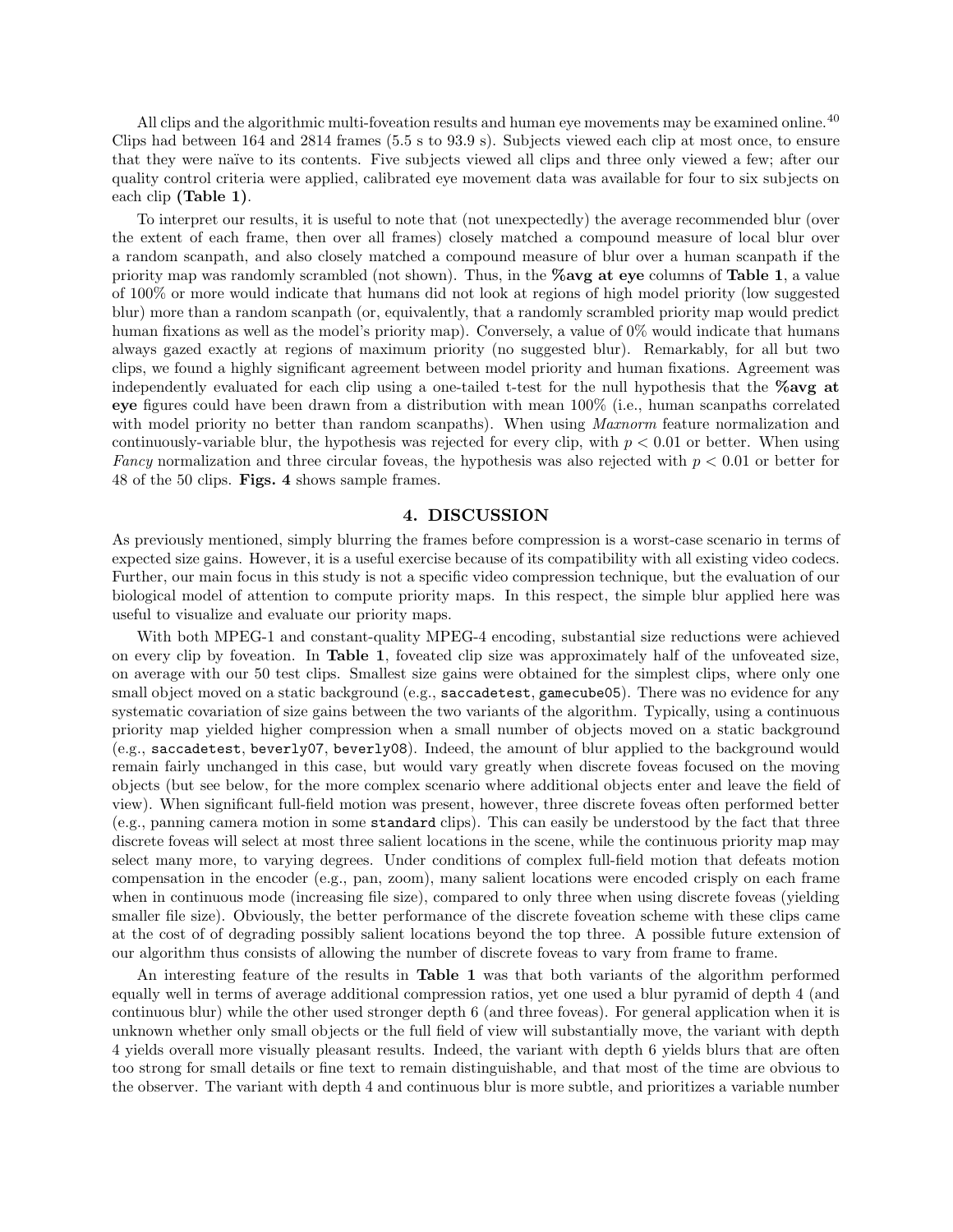

Figure 4. Examples of model-predicted priority maps, for the first (left column) and second (right column) variants of the model. Current eye position of one human observer watching the original unfoveated clip is shown (arrow) for comparison.

of locations to varying degrees in each frame. If fineprint text often is somewhat degraded with this variant, it is rare that an object of potential interest is so degraded as to become unrecognizable or unreadable. In contrast, any object far for the three discrete foveation centers will always be strongly degraded. Hence, our results argue somewhat against the traditional foveation paradigm and the binary selection of a small number of regions of interest.<sup>12,4</sup> Instead, we suggest that a continuous measure of interest for every pixel in the frame is a more efficient strategy, since depth 4 in that case yielded on average same compression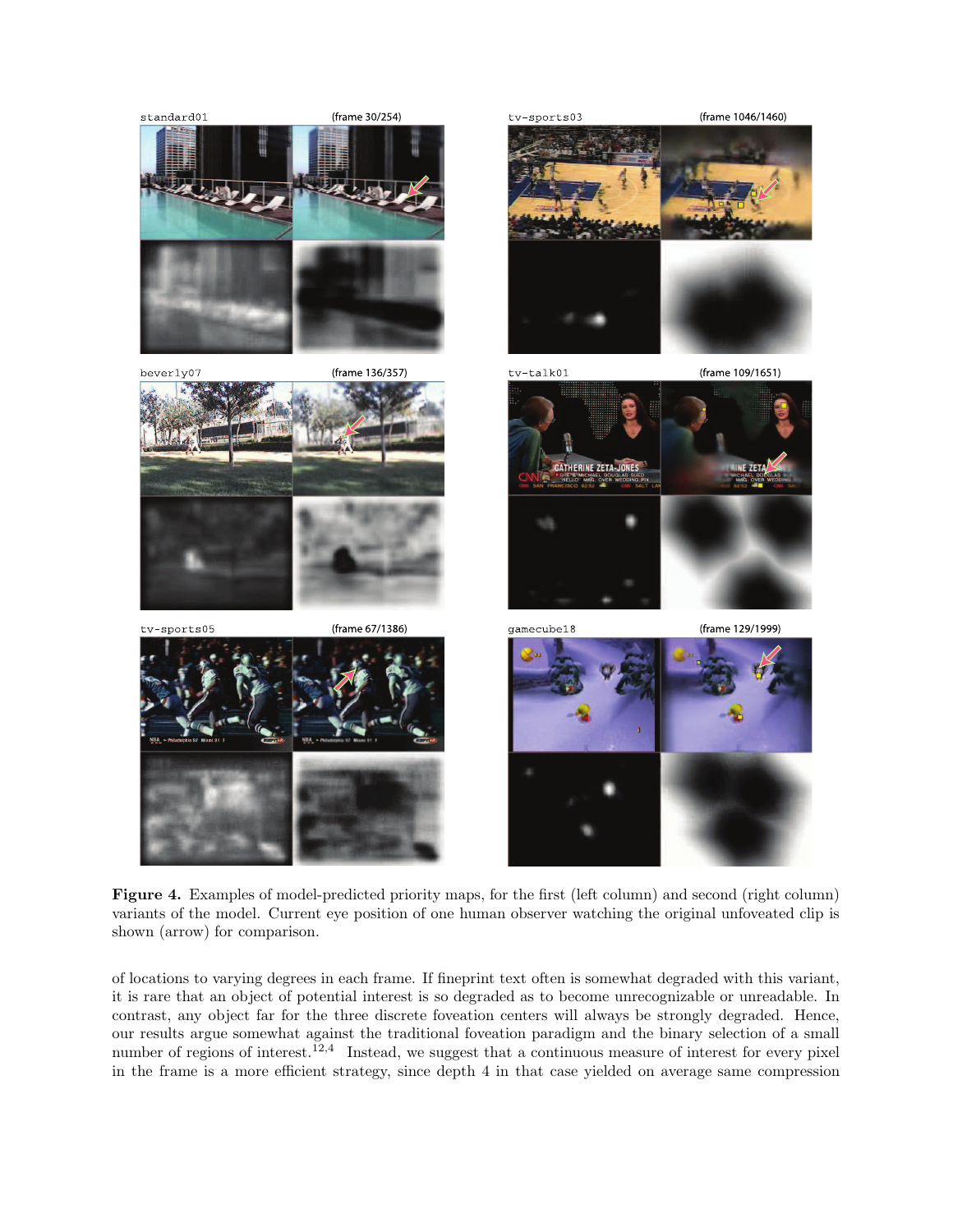gains but substantially less-visible artifacts than depth 6 with the traditional approach.

When using three discrete foveas, sometimes the motion of the foveas induced so much change in textured backgrounds that any size gain due to foveation was offset by the need to continuously re-encode the background (e.g., saccadetest and some gamecube clips). This was more pronounced with DivX encoding (as the default settings were to encode a keyframe only every 250 frames) than with MPEG-1 (where one intra-coded frame, compressed by itself and without reference to any other frame, was produced every 15 frames). Indeed, intra-coded frames would typically benefit from the reduction of texture complexity induced by foveation; in contrast, predictively-coded frames could suffer if large differences existed between current foveation mask and the foveation mask used for the last intra-coded frame, as these difference would defeat the prediction mechanism of the encoder. This is a clear limitation of the fairly simplistic blurring technique used here to visualize the predictions of the model. When using continuous blur, sometimes a similar problem existed, due to the fact that, inherently, the salience of an object depends on every other object in the scene. For example, consider a simple frame containing two equiluminant disks, one red and one blue, on a uniform black background. Both disks would be equally salient according to our model. Yet, the appearance of three additional red disks anywhere in the frame would reduce the salience of all red disks and increase that of the single blue disk (a so-called "pop-out" effect<sup>27,26</sup>). Similarly, in our more complex clips, the salience of a static object typically varied as other salient objects entered or left the field of view, even at distant locations in the image. With our simple testbed where blur was directly related to salience, this required re-encoding static objects to reflect changes in their appearance with varying blur. A fairly simple solution to this problem could be to take the maximum, at each frame, between previous and current priority maps, in regions where no significant change is detected. Thus, once a static object has been encoded crisply, it would remain crisp as long as it remains static (at very little cost in the compressed stream, since current appearance would be accurately predicted by previous frames). However, it may be more useful to instead replace our blurring scheme used for testing by a more sophisticated prioritization scheme and dedicated video codec, for example in the context of continuously-rate-scalable encoding.<sup>4</sup> These limitations in the applicability of blur-based foveation to video compression may be reduced by the use of a bi-resolutional foveation blur instead of a continuously-variable blur.<sup>11</sup>

Overall, we found surprisingly strong agreement between our model's predictions and the scanpaths recorded from human observers. It is important to note that our measure of agreement required that humans fixated a given location at the same time as the model did, in order for this fixation to increase the measure of agreement between humans and model. This is a severe requirement, and visual inspection of the foveated clips suggests an even better agreement if such coincidence requirement was to be relaxed: indeed, often, given two objects present in the clip for an extended time, the model would foveate on the first object then the second, while a given human sometimes foveated the second and then the first. This resulted in high blur measures at both human fixations, while actually model and humans essentially were both interested in the same two objects. Our use of multiple foveas certainly reduced this trend, but did not entirely eliminate it.

Another difference which lowered the agreement between humans and model was that humans often fixated small details (e.g., fineprint text in the tv-news clips) which were not salient according to the model but were highly interesting and relevent to the human observers. This is perfectly reasonable, as we cannot expect human observers to only be drawn to salient image locations; instead, top-down influences (e.g., knowing that the anchor, although fairly bottom-up salient, will just speak, with a low probability of making interesting faces, and deciding that the text, although far less salient, might be more interesting) play a critical role in the spatiotemporal deployment of visual attention (in particular since our clips had no soundtrack).<sup>41,26</sup> Given this, it is remarkable that such good agreement was obtained for our wide variety of video clips. Our results indicate that throughout each video clip, bottom-up (image-based) influences remained very strong. This contrasts with a more commonly agreed view in which bottom-up attentional guidance is believed to be active only for a short period after the presentation of a new (static) scene, with top-down guidance taking over afterwards.<sup>36</sup> With rapidly changing video stimuli, our results reinforce the idea of a continual contribution of bottom-up cues to the guidance of attention. Thus, although our model is bottom-up and ignorant of what the main actors and actions in a video clip may be, its applicability to the analysis of extended video segments is well supported by our data.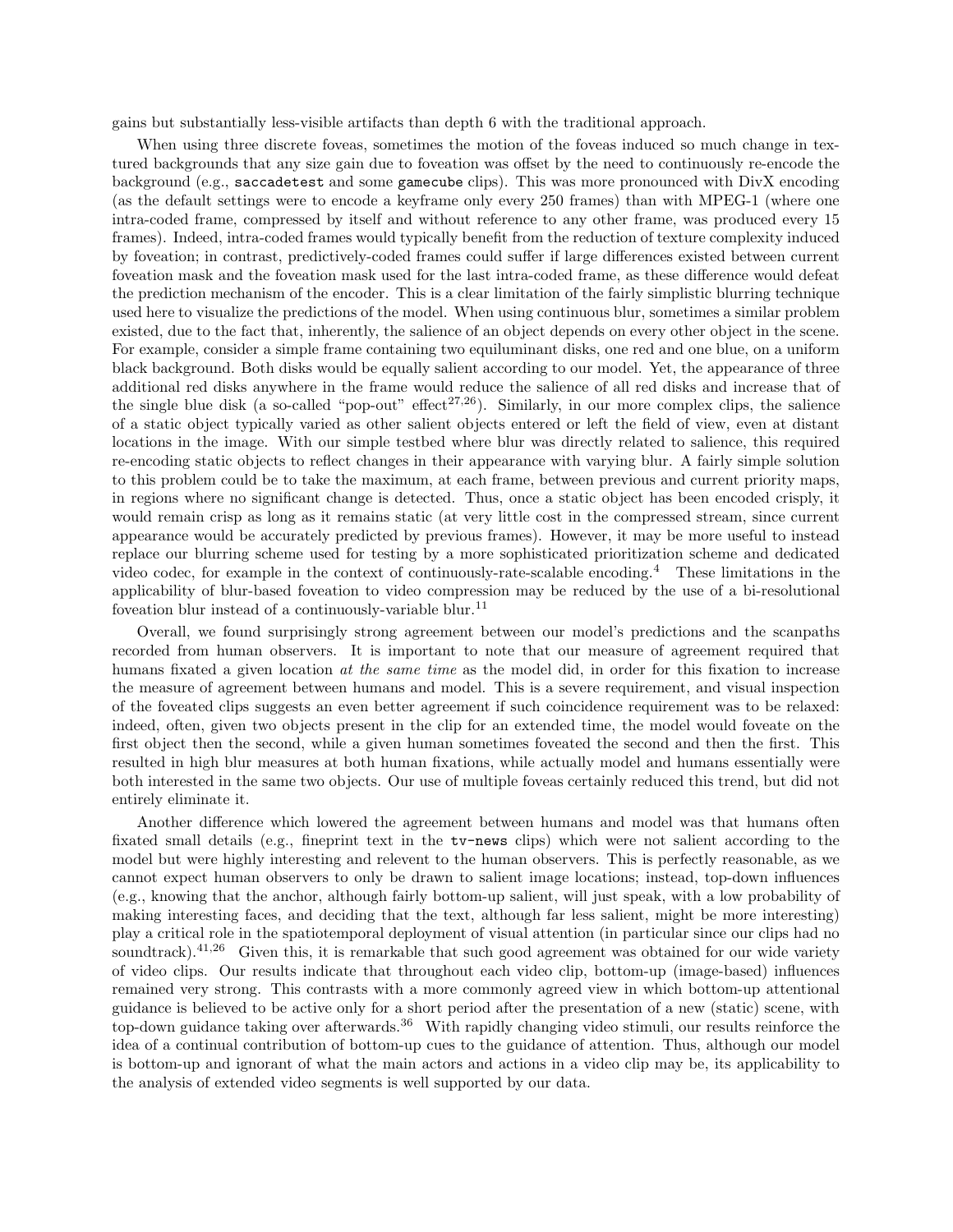One last difference between humans and model was the often predictive nature of human gaze shifts, while our model only follows salient objects. In several gamecube clips, indeed, humans focused on the empty path before a fast-running hero, probably to ensure that it was clear. This is a clear limitation of our model, which may be solved using more sophisticated trackers for our virtual foveas, with predictive capabilities. Note, however, that since usually the path was empty and often featureless, its representation in the foveated clips was not much degraded.

Overall, our study demonstrates that our biological model of bottom-up attention highly significantly correlates with human eye movements on unconstrained video inputs. Importantly, this was observed although the model contains nothing in its design or implementation that specializes it to any specific video content or pre-defined objects of interest. Both with MPEG-1 and MPEG-4 encoding, substantial compressed file size reductions were achieved by foveation. Our study thus argues that our model is applicable to automatic spatiotemporal prioritization of arbitrary video contents for compression.

#### ACKNOWLEDGMENTS

This work was supported by the National Science Foundation, the National Eye Institute, the National Imagery and Mapping Agency, the Charles Lee Powell Foundation, and the Zumberge Faculty Research and Innovation Fund.

### REFERENCES

- 1. B. Wandell, Foundations of vision, Sinauer Associates, Sunderland, MA, 1995.
- 2. J. M. Shapiro, "Embedded image coding using zerotrees of wavelet coefficients," IEEE Trans. Signal Proc. , pp. 3445–3462, 1993.
- 3. D. Taubman and A. Zakhor, "Multirate 3-d subband coding of video," IEEE Trans. Image Proc. 3, pp. 572–588.
- 4. Z. Wang, L. Lu, and A. Bovik, "Foveation scalable video coding with automatic fixation selection," IEEE Trans. Image Proc. 12(2), pp. 243–254, 2003.
- 5. P. M. J. van Diepen, P. De Graef, and J. van Rensbergen, "On-line control of moving masks and windows on a complex background using the atvista videographics adapter," Behav. Res. Meth. 26, pp. 454–460, 1994.
- 6. P. T. Kortum and W. S. Geisler, "Implementation of a foveated image-coding system for bandwidth reduction of video images," in Proc. SPIE, vol. 2657, pp. 350–360, 1996.
- 7. N. Doulamis, A. Doulamis, D. Kalogeras, and S. Kollias, "Improving the performance of mpeg coders using adaptive regions of interest," IEEE Trans. Circuits and Systems for Video Tech. 8, pp. 928–934, Dec 1998.
- 8. S. Lee, A. C. Bovik, and Y. Y. Kim, "Low delay foveated visual communications over wireless channels," in Proc. IEEE Int. Conf. Image Proc., pp. 90–94, 1999.
- 9. U. Rauschenbach and H. Schumann, "Demand-driven image transmission with levels of detail and regions of interest," Computers & Graphics  $23(6)$ , pp. 857–866, 1999.
- 10. E. M. Reingold and L. C. Loschky, "Saliency of peripheral targets in gaze-contingent multiresolutional displays," Behav. Res. Meth., Instr. and Comp. 34(4), pp. 491–499, 2002.
- 11. D. J. Parkhurst and E. Niebur, "Variable-resolution displays: a theoretical, practical, and behavioral evaluation," Hum. Factors 44(4), pp. 611–629, 2002.
- 12. W. S. Geisler and J. S. Perry, "A real-time foveated multi-resolution system for low-bandwidth video communication," in Proc. SPIE, pp. 294–305, 1998.
- 13. J. H. Goldberg and J. C. Schryver, "Eye-gaze-contingent control of the computer interface: Methodology and example for zoom detection," Behav. Res. Meth., Instr. and Comp. 27, pp. 338–350, Aug 1995.
- 14. L. B. Stelmach, W. J. Tam, and P. J. Hearty, "Static and dynamic spatial resolution in image coding: An investigation of eye movements," in *Proc. SPIE*, vol. 1453, pp. 147–152, 1991.
- 15. A. T. Duchowski and B. H. McCormick, "Pre-attentive considerations for gaze-contingent image processing," in Proc. SPIE, vol. 2411, pp. 128–139, 1995.